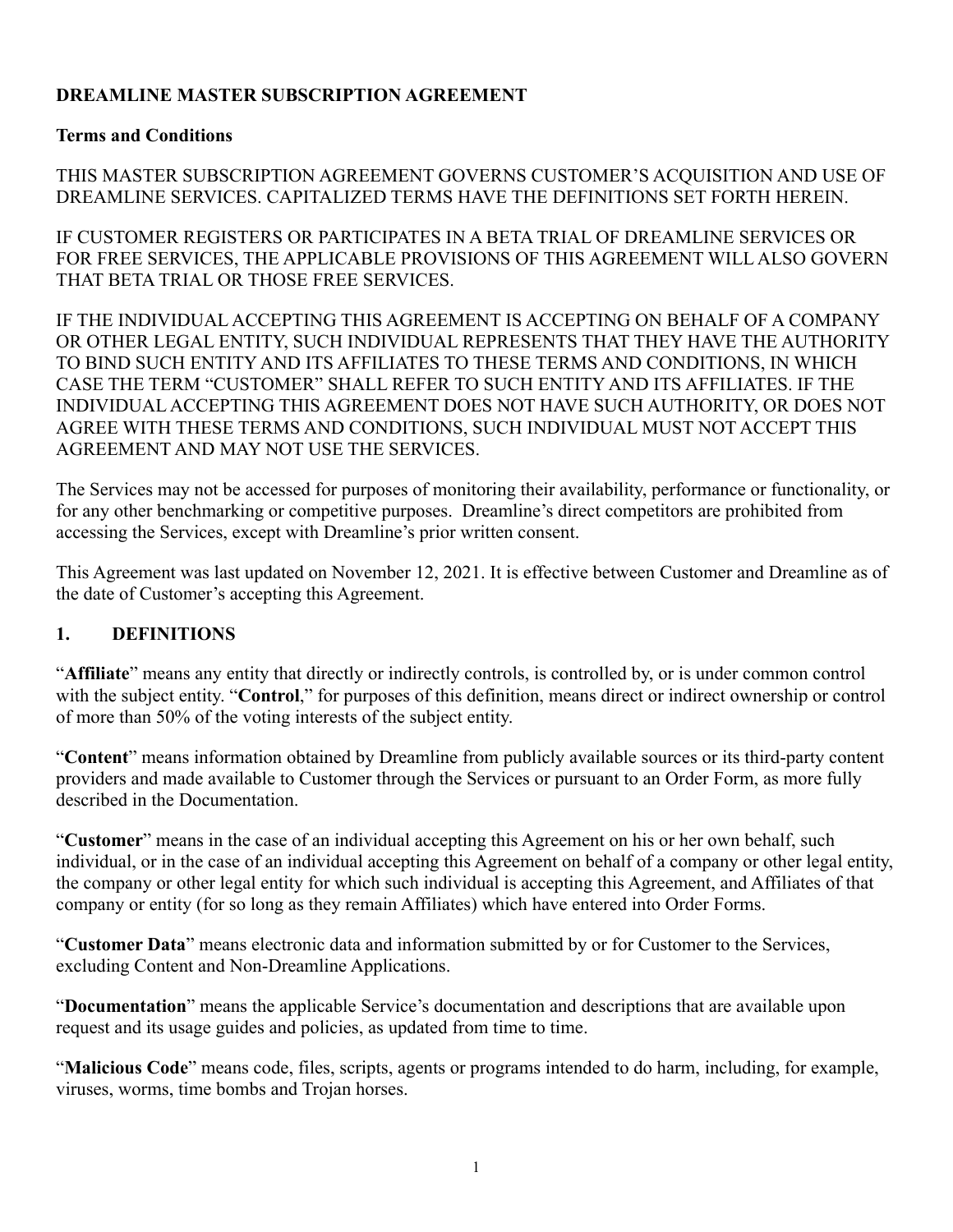"**Non-Dreamline Application**" means a Web-based, mobile, offline, or other software application functionality that interoperates with a Service, that is provided by Customer or a third party. Non-Dreamline Applications, other than those obtained or provided by Customer, will be identifiable as such.

"**Order Form**" means an ordering document or online order specifying the Services to be provided hereunder that is entered into between Customer and Dreamline or any of their Affiliates, including any addenda and supplements thereto. By entering into an Order Form hereunder, an Affiliate agrees to be bound by the terms of this Agreement as if it were an original party hereto.

"**Services**" means the products and services that are ordered by Customer under an Order Form or online purchasing portal, or provided to Customer free of charge (as applicable) or under a free trial, and made available online by Dreamline, including associated Dreamline offline or mobile components, as described in the Documentation. "Services" exclude Content, Non-Dreamline Applications, the Dreamline mobile application and the Dreamline website.

"**User**" means, in the case of an individual accepting these terms on his or her own behalf, such individual, or, in the case of an individual accepting this Agreement on behalf of a company or other legal entity, an individual who is authorized by Customer to use a Service, for whom Customer has purchased a subscription (or in the case of any Services provided by Dreamline without charge, for whom a Service has been provisioned), and to whom Customer (or, when applicable, Dreamline at Customer's request) has supplied a user identification and password (for Services utilizing authentication). Users may include, for example, employees, teachers, consultants, contractors and agents of Customer, and third parties with which Customer transacts business.

# **2. DREAMLINE RESPONSIBILITIES**

- 2.1 **Provision of Services**. Dreamline will (a) make the Services and Content available to Customer pursuant to this Agreement, and the applicable Order Forms and Documentation, (b) use reasonable efforts to make the online Services available 24 hours a day, 7 days a week, except for: (i) planned downtime (of which Dreamline shall use reasonable efforts to give advance notice), and (ii) any unavailability caused by circumstances beyond Dreamline's reasonable control, including, for example, an act of God, act of government, flood, fire, earthquake, civil unrest, act of terror, strike or other labor problem, Internet service provider failure or delay, failure of a Non-Dreamline Application, or denial of service attack, and (c) provide the Services in accordance with laws and government regulations applicable to Dreamline's provision of its Services to its customers generally (i.e., without regard for Customer's particular use of the Services), and subject to Customer's use of the Services in accordance with this Agreement, the Documentation and the applicable Order Form.
- 2.2 **Protection of Customer Data**. Dreamline will maintain appropriate safeguards designed to protect Customer Data, as may be described in the Documentation.
- 2.3 **Dreamline Personnel**. Dreamline will be responsible for the performance of its personnel (including its employees and contractors) and their compliance with Dreamline's obligations under this Agreement, except as otherwise specified in this Agreement.

# **3. USE OF SERVICES AND CONTENT**

3.1 **Subscriptions**. Unless otherwise provided in the applicable Order Form or Documentation, (a) Services and access to Content are purchased as subscriptions for the term stated in the applicable Order Form or in the applicable online purchasing portal, (b) subscriptions for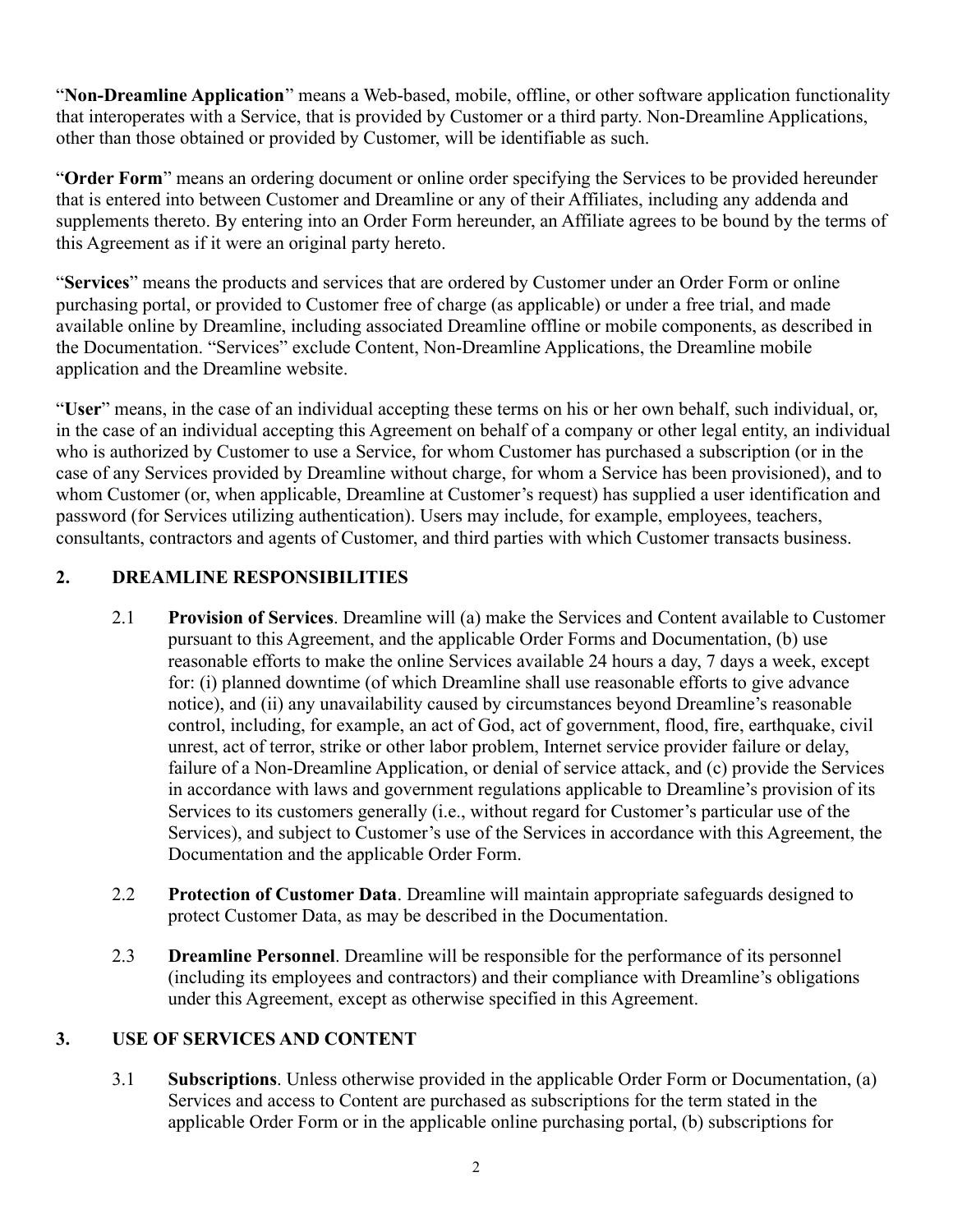Services may be added during a subscription term at the same pricing as the underlying subscription pricing, prorated for the portion of that subscription term remaining at the time the subscriptions are added, and (c) any added subscriptions will terminate on the same date as the underlying subscriptions. Customer agrees that its purchases are not contingent on the delivery of any future functionality or features, or dependent on any oral or written public comments made by Dreamline regarding future functionality or features.

- 3.2 **Customer Responsibilities**. Customer will (a) be responsible for Users' compliance with this Agreement, Documentation and Order Forms, (b) be responsible for the accuracy, quality and legality of Customer Data, the means by which Customer acquired Customer Data, Customer's use of Customer Data with the Services, and the interoperation of any Non-Dreamline Applications with which Customer uses Services or Content, (c) use commercially reasonable efforts to prevent unauthorized access to or use of Services and Content, and notify Dreamline promptly of any such unauthorized access or use, (d) use Services and Content only in accordance with this Agreement, Documentation, Order Forms and applicable laws and government regulations, and (e) comply with terms of service of any Non-Dreamline Applications with which Customer uses Services or Content. Any use of the Services in breach of the foregoing by Customer or Users that in Dreamline's judgment threatens the security, integrity or availability of Dreamline's services, may result in Dreamline's immediate suspension of the Services; provided, however, that Dreamline will use commercially reasonable efforts under the circumstances to provide Customer with notice and an opportunity to remedy such violation or threat prior to any such suspension.
- 3.3 **Usage Restrictions**. Customer will not (a) make any Service or Content available to anyone other than Customer or Users, or use any Service or Content for the benefit of anyone other than Customer or its Affiliates, unless expressly stated otherwise in an Order Form or the Documentation, (b) sell, resell, license, sublicense, distribute, make available, rent or lease any Service or Content, or include any Service or Content in a service bureau or outsourcing offering, (c) use a Service or Non-Dreamline Application to store or transmit infringing, libelous, or otherwise unlawful or tortious material, or to store or transmit material in violation of third-party privacy rights, (d) use a Service or Non-Dreamline Application to store or transmit Malicious Code, (e) interfere with or disrupt the integrity or performance of any Service or third-party data contained therein, (f) attempt to gain unauthorized access to any Service or Content or its related systems or networks, (g) permit direct or indirect access to or use of any Services or Content in a way that circumvents a contractual usage limit, or use any Services to access or use any of Dreamline intellectual property except as permitted under this Agreement, an Order Form, or the Documentation, (h) modify, copy, or create derivative works based on a Service or any part, feature, function or user interface thereof, (i) copy Content except as permitted herein or in an Order Form or the Documentation, (j) frame or mirror any part of any Service or Content, other than framing on Customer's own intranets or otherwise for its own internal business purposes or as permitted in the Documentation, or (k) except to the extent permitted by applicable law, disassemble, reverse engineer, or decompile a Service or Content or access it to (1) build a competitive product or service, (2) build a product or service using similar ideas, features, functions or graphics of the Service, (3) copy any ideas, features, functions or graphics of the Service, or (4) determine whether the Services are within the scope of any patent.
- 3.4 **Removal of Content and Non-Dreamline Applications**. If Customer receives notice that Content or a Non-Dreamline Application must be removed, modified and/or disabled to avoid violating applicable law, third-party rights, or applicable Dreamline policy, Customer will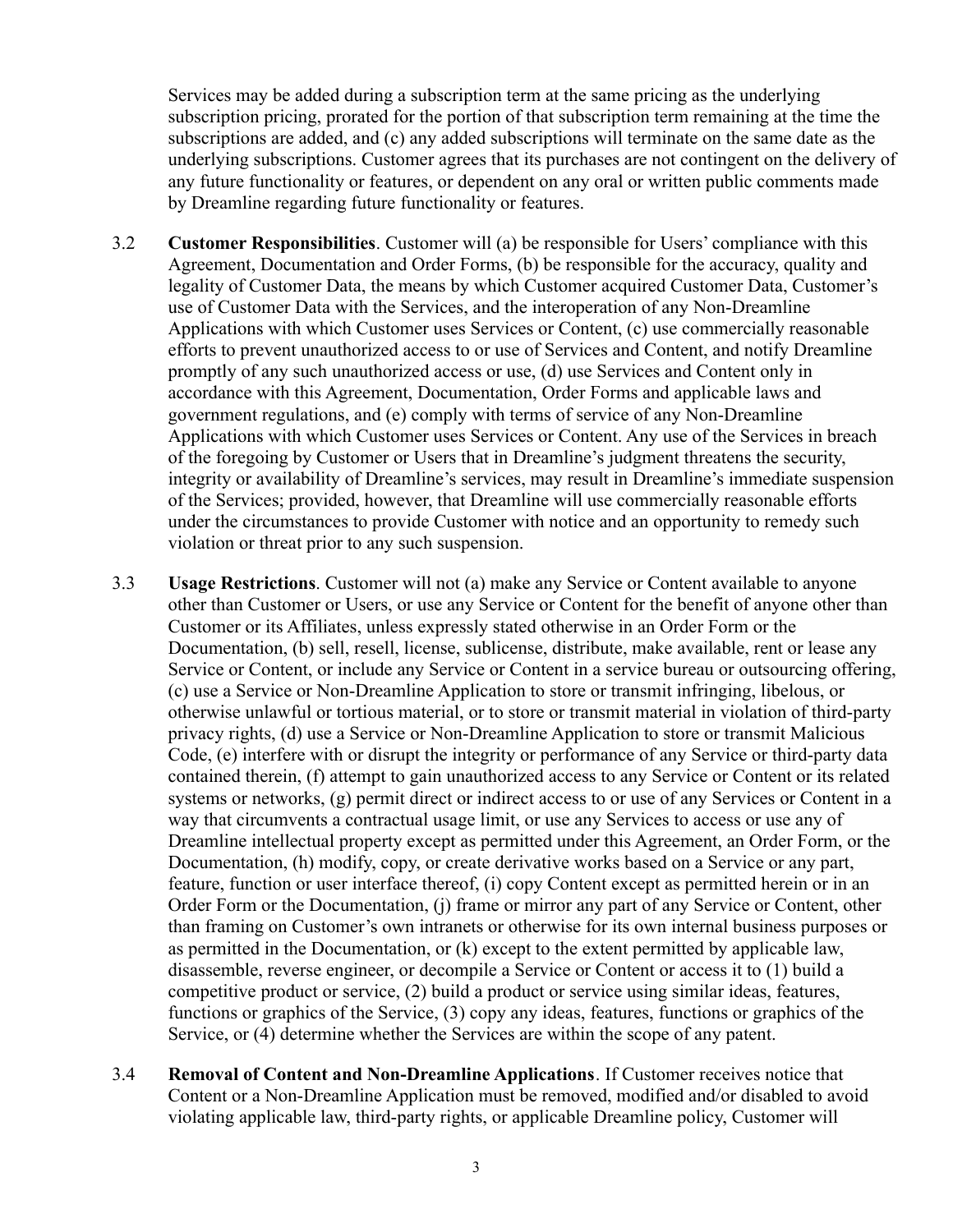promptly do so. If Customer does not take required action in accordance with the above, or if in Dreamline's judgment continued violation is likely to reoccur, Dreamline may disable the applicable Content, Service and/or Non-Dreamline Application. If requested by Dreamline, Customer shall confirm such deletion and discontinuance of use in writing and Dreamline shall be authorized to provide a copy of such confirmation to any such third-party claimant or governmental authority, as applicable. In addition, if Dreamline is required by any third-party rights holder to remove Content, or receives information that Content provided to Customer may violate applicable law or third-party rights, Dreamline may discontinue Customer's access to Content through the Services.

### **4. NON-DREAMLINE PRODUCTS AND SERVICES**

- 4.1 **Non-Dreamline Products and Services**. Dreamline or third parties may make available third-party products or services, including, for example, Non-Dreamline Applications and implementation and other consulting services. Any acquisition by Customer of such products or services, and any exchange of data between Customer and any non-Dreamline provider, product or service is solely between Customer and the applicable non-Dreamline provider. Dreamline does not warrant or support Non-Dreamline Applications or other non-Dreamline products or services, whether or not they are designated by Dreamline as "certified" or otherwise, unless expressly provided otherwise in an Order Form. Dreamline is not responsible for any disclosure, modification or deletion of Customer Data resulting from access by any Non-Dreamline Application or its provider.
- 4.2 **Integration with Non-Dreamline Applications**. The Services may contain features designed to interoperate with Non-Dreamline Applications. Dreamline cannot guarantee the continued availability of such features, and may cease providing them without entitling Customer to any refund, credit, or other compensation, if for example and without limitation, the provider of a Non-Dreamline Application ceases to make the Non-Dreamline Application available for interoperation with the corresponding features in a manner acceptable to Dreamline.

### **5. FEES AND PAYMENT**

- 5.1 **Fees**. Customer will pay all fees specified in Order Forms. Except as otherwise specified herein or in an Order Form, (a) fees are based on Services and Content subscriptions purchased and not actual usage, (b) payment obligations are non-cancelable and fees paid are non-refundable, and (c) quantities purchased cannot be decreased during the relevant subscription term.
- 5.2 **Invoicing and Payment**. Customer will provide Dreamline with valid and updated credit card information, or with a valid purchase order or alternative document reasonably acceptable to Dreamline. If Customer provides credit card information to Dreamline, Customer authorizes Dreamline to charge such credit card for all Services listed in the Order Form for the initial subscription term and any renewal subscription term(s) as set forth in the "Term of Purchased Subscriptions" section below. Such charges shall be made in advance, either annually or in accordance with any different billing frequency stated in the applicable Order Form. If the Order Form specifies that payment will be by a method other than a credit card, Dreamline will invoice Customer in advance and otherwise in accordance with the relevant Order Form. Unless otherwise stated in the Order Form, invoiced fees are due net 30 days from the invoice date. Customer is responsible for providing complete and accurate billing and contact information to Dreamline and notifying Dreamline of any changes to such information.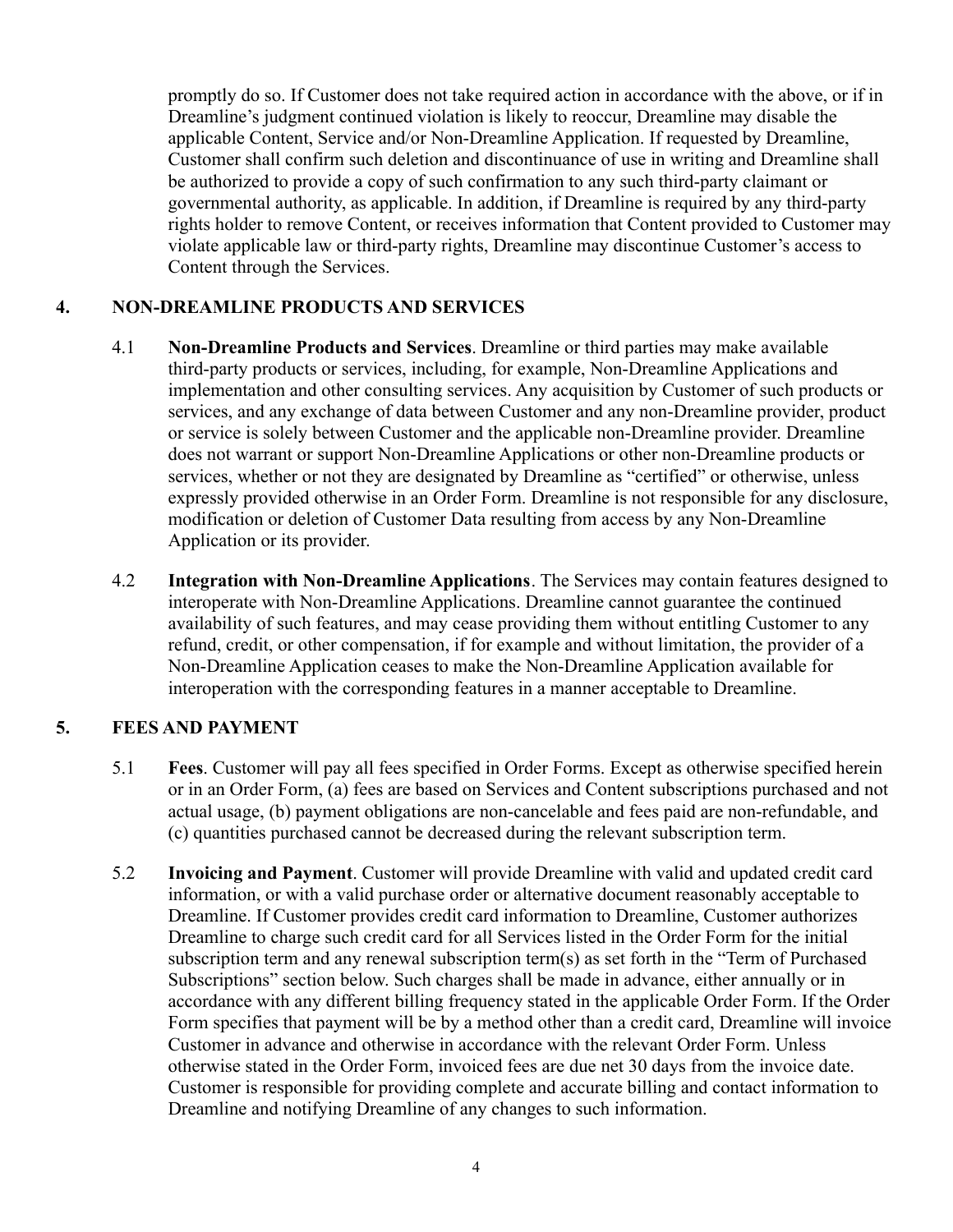- 5.3 **Overdue Charges**. If any invoiced amount is not received by Dreamline by the due date, then without limiting Dreamline's rights or remedies, (a) those charges may accrue late interest at the rate of 1.5% of the outstanding balance per month, or the maximum rate permitted by law, whichever is lower, and/or (b) Dreamline may condition future subscription renewals and Order Forms on payment terms shorter than those specified in the "Invoicing and Payment" section above.
- 5.4 **Suspension of Service and Acceleration**. If any charge owing by Customer under this or any other agreement for services is 30 days or more overdue (or 10 or more days overdue in the case of amounts Customer has authorized Dreamline to charge to Customer's credit card), Dreamline may, without limiting its other rights and remedies, accelerate Customer's unpaid fee obligations under such agreements so that all such obligations become immediately due and payable, and suspend Services until such amounts are paid in full, provided that, other than for customers paying by credit card or direct debit whose payment has been declined, Dreamline will give Customer at least 10 days' prior notice that its account is overdue, in accordance with the "Notices" section below for billing notices, before suspending services to Customer.
- 5.5 **Payment Disputes**. Dreamline will not exercise its rights under the "Overdue Charges" or "Suspension of Service and Acceleration" section above if Customer is disputing the applicable charges reasonably and in good faith and is cooperating diligently to resolve the dispute.
- 5.6 **Taxes**. Dreamline's fees do not include any taxes, levies, duties or similar governmental assessments of any nature, including, for example, value-added, sales, use or withholding taxes, assessable by any jurisdiction whatsoever (collectively, "**Taxes**"). Customer is responsible for paying all Taxes associated with its purchases hereunder. If Dreamline has the legal obligation to pay or collect Taxes for which Customer is responsible under this section, Dreamline will invoice Customer and Customer will pay that amount unless Customer provides Dreamline with a valid tax exemption certificate authorized by the appropriate taxing authority. For clarity, Dreamline is solely responsible for taxes assessable against it based on its income, property and employees.

### **6. PROPRIETARY RIGHTS AND LICENSES**

- 6.1 **Reservation of Rights**. Subject to the limited rights expressly granted hereunder, Dreamline, its Affiliates, its licensors and Content providers reserve all of their right, title and interest in and to the Services and Content, including all of their related intellectual property rights. No rights are granted to Customer hereunder other than as expressly set forth herein.
- 6.2 **Access to and Use of Content**. Customer has the right to access and use applicable Content subject to the terms of applicable Order Forms, this Agreement and the Documentation.
- 6.3 **License by Customer to Dreamline**. Customer grants Dreamline, its Affiliates and applicable contractors a worldwide, limited-term license to host, copy, use, transmit, and display any Non-Dreamline Applications and program code created by or for Customer using a Service or for use by Customer with the Services, and Customer Data, each as appropriate for Dreamline to provide and ensure proper operation of the Services and associated systems in accordance with this Agreement. If Customer chooses to use a Non-Dreamline Application with a Service, Customer grants Dreamline permission to allow the Non-Dreamline Application and its provider to access Customer Data and information about Customer's usage of the Non-Dreamline Application as appropriate for the interoperation of that Non-Dreamline Application with the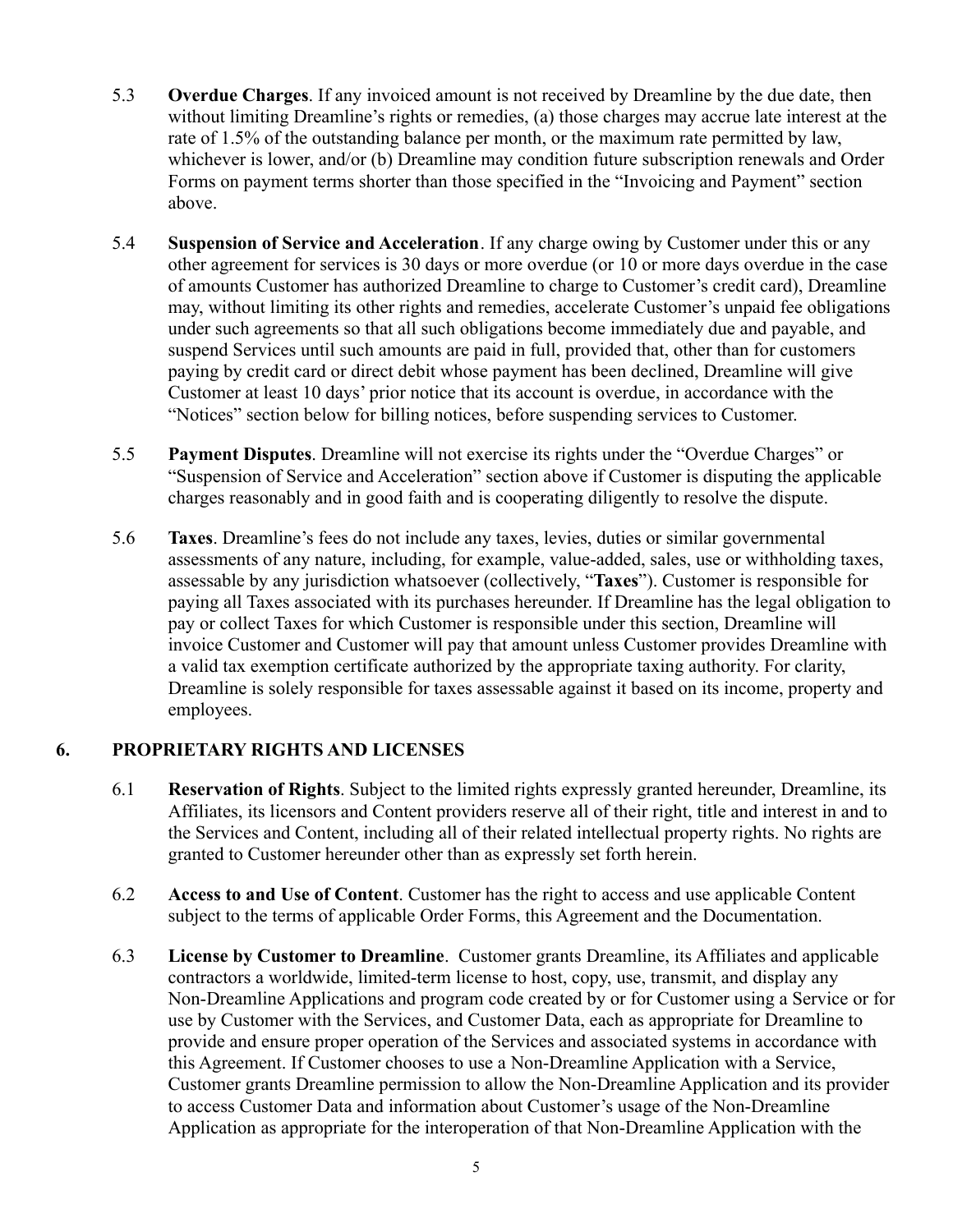Service. Subject to the limited licenses granted herein, Dreamline acquires no right, title or interest from Customer or its licensors under this Agreement in or to any Customer Data, Non-Dreamline Application or such program code.

6.4 **License by Customer to Use Feedback**. Customer grants to Dreamline and its Affiliates a worldwide, perpetual, irrevocable, royalty-free license to use and incorporate into its services any suggestion, enhancement request, recommendation, correction or other feedback provided by Customer or Users relating to the operation of Dreamline's or its Affiliates' services.

# **7. CONFIDENTIALITY**

- 7.1 **Definition of Confidential Information**. "**Confidential Information**" means all information disclosed by a Party ("**Disclosing Party**") to the other Party ("**Receiving Party**"), whether orally or in writing, that is designated as confidential or that reasonably should be understood to be confidential given the nature of the information and the circumstances of disclosure. Confidential Information of Customer includes Customer Data; Confidential Information of Dreamline includes the Services and Content, and the terms and conditions of this Agreement and all Order Forms (including pricing). Confidential Information of each Party includes business and marketing plans, technology and technical information, product plans and designs, and business processes disclosed by such Party. However, Confidential Information does not include any information that (a) is or becomes generally known to the public without breach of any obligation owed to the Disclosing Party, (b) was known to the Receiving Party prior to its disclosure by the Disclosing Party without breach of any obligation owed to the Disclosing Party, (c) is received from a third party without breach of any obligation owed to the Disclosing Party, or (d) was independently developed by the Receiving Party. For the avoidance of doubt, the non-disclosure obligations set forth in this "Confidentiality" section apply to Confidential Information exchanged between the Parties in connection with the evaluation of additional Dreamline services.
- 7.2 **Protection of Confidential Information**. As between the Parties, each Party retains all ownership rights in and to its Confidential Information. The Receiving Party will use the same degree of care that it uses to protect the confidentiality of its own confidential information of like kind (but not less than reasonable care) to (a) not use any Confidential Information of the Disclosing Party for any purpose outside the scope of this Agreement and (b) except as otherwise authorized by the Disclosing Party in writing, limit access to Confidential Information of the Disclosing Party to those of its and its Affiliates' employees and contractors who need that access for purposes consistent with this Agreement and who have signed confidentiality agreements with the Receiving Party containing protections not materially less protective of the Confidential Information than those herein. Neither Party will disclose the terms of this Agreement or any Order Form to any third party other than its Affiliates, legal counsel and accountants without the other Party's prior written consent, provided that a Party that makes any such disclosure to its Affiliate, legal counsel or accountants will remain responsible for such Affiliate's, legal counsel's or accountant's compliance with this "Confidentiality" section. Notwithstanding the foregoing, Dreamline may disclose the terms of this Agreement and any applicable Order Form to a subcontractor or Non-Dreamline Application provider to the extent necessary to perform Dreamline's obligations under this Agreement, under terms of confidentiality substantially as protective as set forth herein.
- 7.3 **Compelled Disclosure**. The Receiving Party may disclose Confidential Information of the Disclosing Party to the extent compelled by law to do so, provided the Receiving Party gives the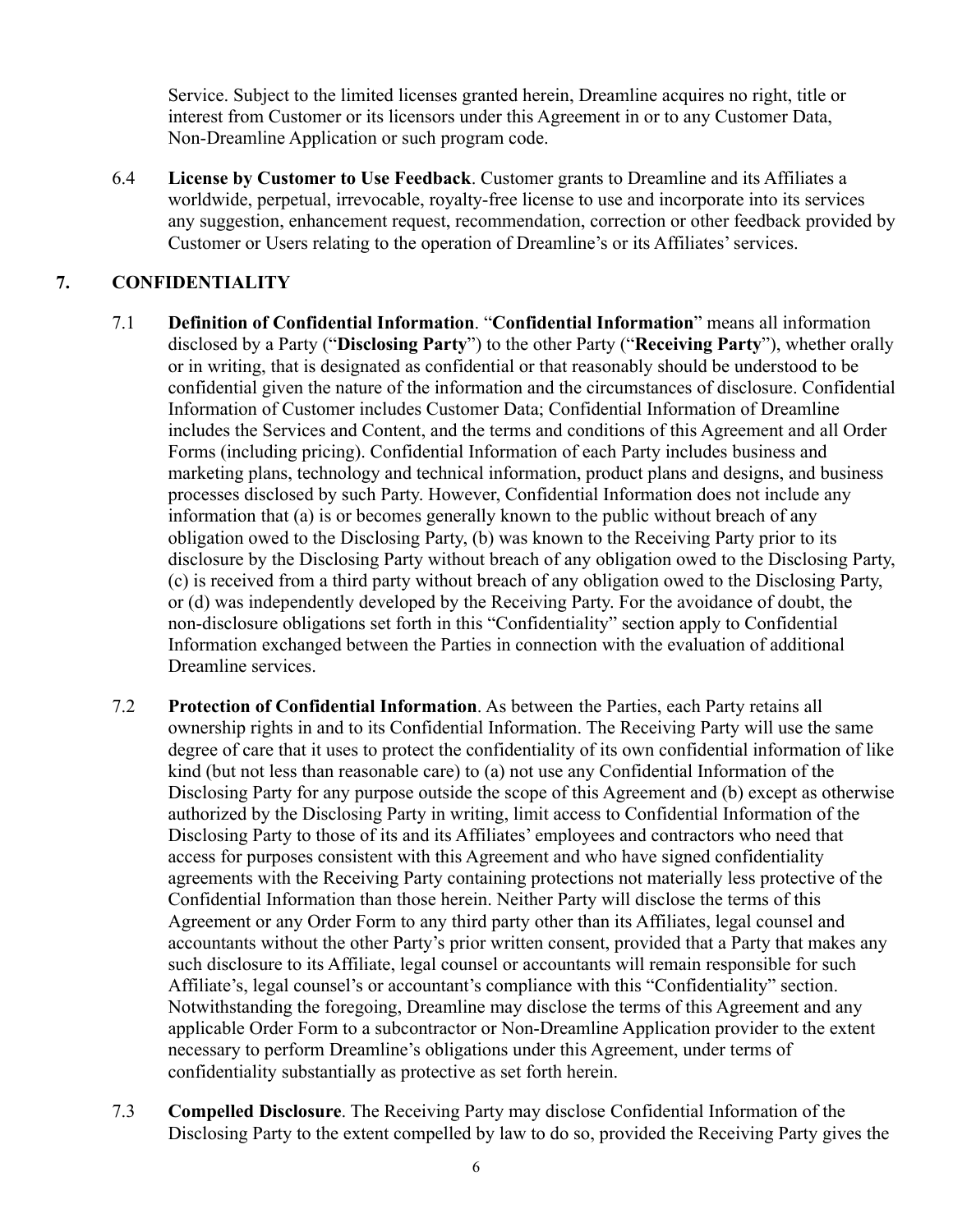Disclosing Party prior notice of the compelled disclosure (to the extent legally permitted) and reasonable assistance, at the Disclosing Party's cost, if the Disclosing Party wishes to contest the disclosure. If the Receiving Party is compelled by law to disclose the Disclosing Party's Confidential Information as part of a civil proceeding to which the Disclosing Party is a party, and the Disclosing Party is not contesting the disclosure, the Disclosing Party will reimburse the Receiving Party for its reasonable cost of compiling and providing secure access to that Confidential Information.

#### **8. REPRESENTATIONS, WARRANTIES, EXCLUSIVE REMEDIES AND DISCLAIMERS**

- 8.1 **Representations**. Each Party represents that it has validly entered into this Agreement and has the legal power to do so.
- 8.2 **Dreamline Warranties**. Dreamline warrants that during an applicable subscription term (a) the Services will perform materially in accordance with the applicable Documentation and (b) subject to the "Integration with Non-Dreamline Applications" section above, Dreamline will not materially decrease the overall functionality of the Services. For any breach of a warranty above, Customer's exclusive remedies are those described in the "Termination" and "Refund or Payment upon Termination" sections below.
- 8.3 **Disclaimers**. EXCEPT AS EXPRESSLY PROVIDED HEREIN, NEITHER PARTY MAKES ANY WARRANTY OF ANY KIND, WHETHER EXPRESS, IMPLIED, STATUTORY OR OTHERWISE, AND EACH PARTY SPECIFICALLY DISCLAIMS ALL IMPLIED WARRANTIES, INCLUDING ANY IMPLIED WARRANTY OF MERCHANTABILITY, FITNESS FOR A PARTICULAR PURPOSE OR NON-INFRINGEMENT, TO THE MAXIMUM EXTENT PERMITTED BY APPLICABLE LAW. CONTENT AND BETA SERVICES ARE PROVIDED "AS IS," AND AS AVAILABLE EXCLUSIVE OF ANY WARRANTY WHATSOEVER.

### **9. MUTUAL INDEMNIFICATION**

9.1 **Indemnification by Dreamline**. Dreamline will defend Customer against any claim, demand, suit or proceeding made or brought against Customer by a third party alleging that any Service infringes or misappropriates such third party's intellectual property rights (a "**Claim Against Customer**"), and will indemnify Customer from any damages, attorney fees and costs finally awarded against Customer as a result of, or for amounts paid by Customer under a settlement approved by Dreamline in writing of, a Claim Against Customer, provided Customer (a) promptly gives Dreamline written notice of the Claim Against Customer, (b) gives Dreamline sole control of the defense and settlement of the Claim Against Customer (except that Dreamline may not settle any Claim Against Customer unless it unconditionally releases Customer of all liability), and (c) gives Dreamline all reasonable assistance, at Dreamline's expense. If Dreamline receives information about an infringement or misappropriation claim related to a Service, Dreamline may in its discretion and at no cost to Customer (i) modify the Services so that they are no longer claimed to infringe or misappropriate, without breaching Dreamline's warranties under "Dreamline Warranties" above, (ii) obtain a license for Customer's continued use of that Service in accordance with this Agreement, or (iii) terminate Customer's subscriptions for that Service upon 30 days' written notice and refund Customer any prepaid fees covering the remainder of the term of the terminated subscriptions. The above defense and indemnification obligations do not apply if (1) the allegation does not state with specificity that the Services are the basis of the Claim Against Customer; (2) a Claim Against Customer arises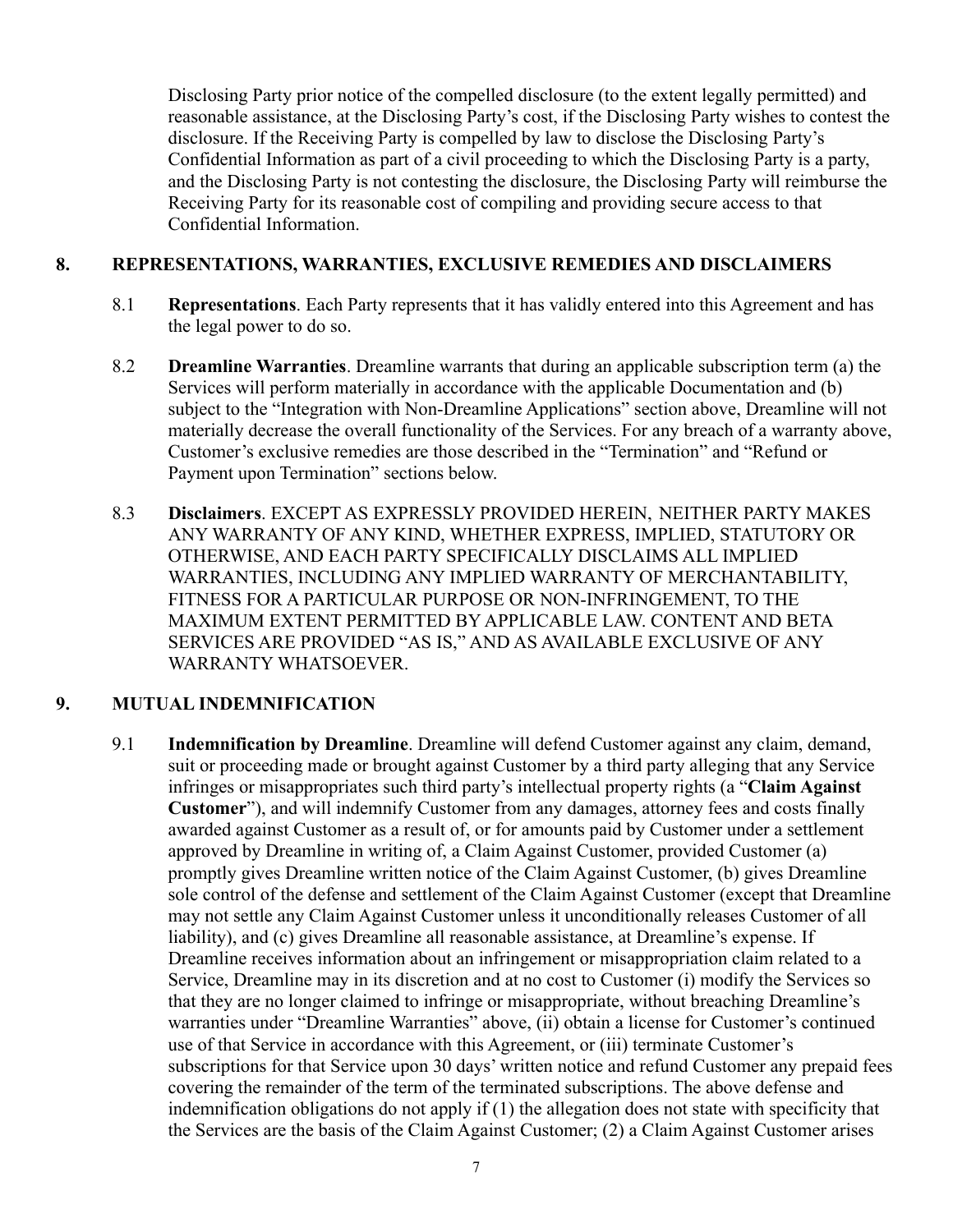from the use, modification, or combination of the Services or any part thereof with software, hardware, data, or processes not provided by Dreamline, if the Services or use thereof would not infringe without such use, modification or,combination; (3) a Claim Against Customer arises from Services under an Order Form for which there is no charge; or (4) a Claim against Customer arises from Content, a Non-Dreamline Application or Customer's breach of this Agreement, the Documentation or applicable Order Forms.

- 9.2 **Indemnification by Customer**. Customer will defend Dreamline and its Affiliates against any claim, demand, suit or proceeding made or brought against Dreamline by a third party alleging (a) that any Customer Data or Customer's use of Customer Data with the Services, (b) a Non-Dreamline Application provided by Customer, or (c) the combination of a Non-Dreamline Application provided by Customer and used with the Services, infringes or misappropriates such third party's intellectual property rights, or arising from Customer's use of the Services or Content in an unlawful manner or in violation of the Agreement, the Documentation, or Order Form (each, a "**Claim Against Dreamline**"), and will indemnify Dreamline from any damages, attorney fees and costs finally awarded against Dreamline as a result of, or for any amounts paid by Dreamline under a settlement approved by Customer in writing of, a Claim Against Dreamline, provided Dreamline (i) promptly gives Customer written notice of the Claim Against Dreamline, (ii) gives Customer sole control of the defense and settlement of the Claim Against Dreamline (except that Customer may not settle any Claim Against Dreamline unless it unconditionally releases Dreamline of all liability), and (iii) gives Customer all reasonable assistance, at Customer's expense. The above defense and indemnification obligations do not apply if a Claim Against Dreamline arises from Dreamline's breach of this Agreement, the Documentation or applicable Order Forms.
- 9.3 **Exclusive Remedy**. This "Mutual Indemnification" section states the indemnifying Party's sole liability to, and the indemnified Party's exclusive remedy against, the other Party for any third-party claim described in this section.

# **10. LIMITATION OF LIABILITY**

- 10.1 **Limitation of Liability**. IN NO EVENT SHALL THE AGGREGATE LIABILITY OF EACH PARTY TOGETHER WITH ALL OF ITS AFFILIATES ARISING OUT OF OR RELATED TO THIS AGREEMENT EXCEED THE TOTAL AMOUNT PAID BY CUSTOMER AND ITS AFFILIATES HEREUNDER FOR THE SERVICES GIVING RISE TO THE LIABILITY IN THE TWELVE MONTHS PRECEDING THE FIRST INCIDENT OUT OF WHICH THE LIABILITY AROSE. THE FOREGOING LIMITATION WILL APPLY WHETHER AN ACTION IS IN CONTRACT OR TORT AND REGARDLESS OF THE THEORY OF LIABILITY BUT WILL NOT LIMIT CUSTOMER'S AND ITS AFFILIATES' PAYMENT OBLIGATIONS UNDER THE "FEES AND PAYMENT" SECTION ABOVE.
- 10.2 **Exclusion of Consequential and Related Damages**. IN NO EVENT WILL EITHER PARTY OR ITS AFFILIATES HAVE ANY LIABILITY ARISING OUT OF OR RELATED TO THIS AGREEMENT FOR ANY LOST PROFITS, REVENUES, GOODWILL, OR INDIRECT, SPECIAL, INCIDENTAL, CONSEQUENTIAL, COVER, BUSINESS INTERRUPTION OR PUNITIVE DAMAGES, WHETHER AN ACTION IS IN CONTRACT OR TORT AND REGARDLESS OF THE THEORY OF LIABILITY, EVEN IF A PARTY OR ITS AFFILIATES HAVE BEEN ADVISED OF THE POSSIBILITY OF SUCH DAMAGES OR IF A PARTY'S OR ITS AFFILIATES' REMEDY OTHERWISE FAILS OF ITS ESSENTIAL PURPOSE. THE FOREGOING DISCLAIMER WILL NOT APPLY TO THE EXTENT PROHIBITED BY LAW.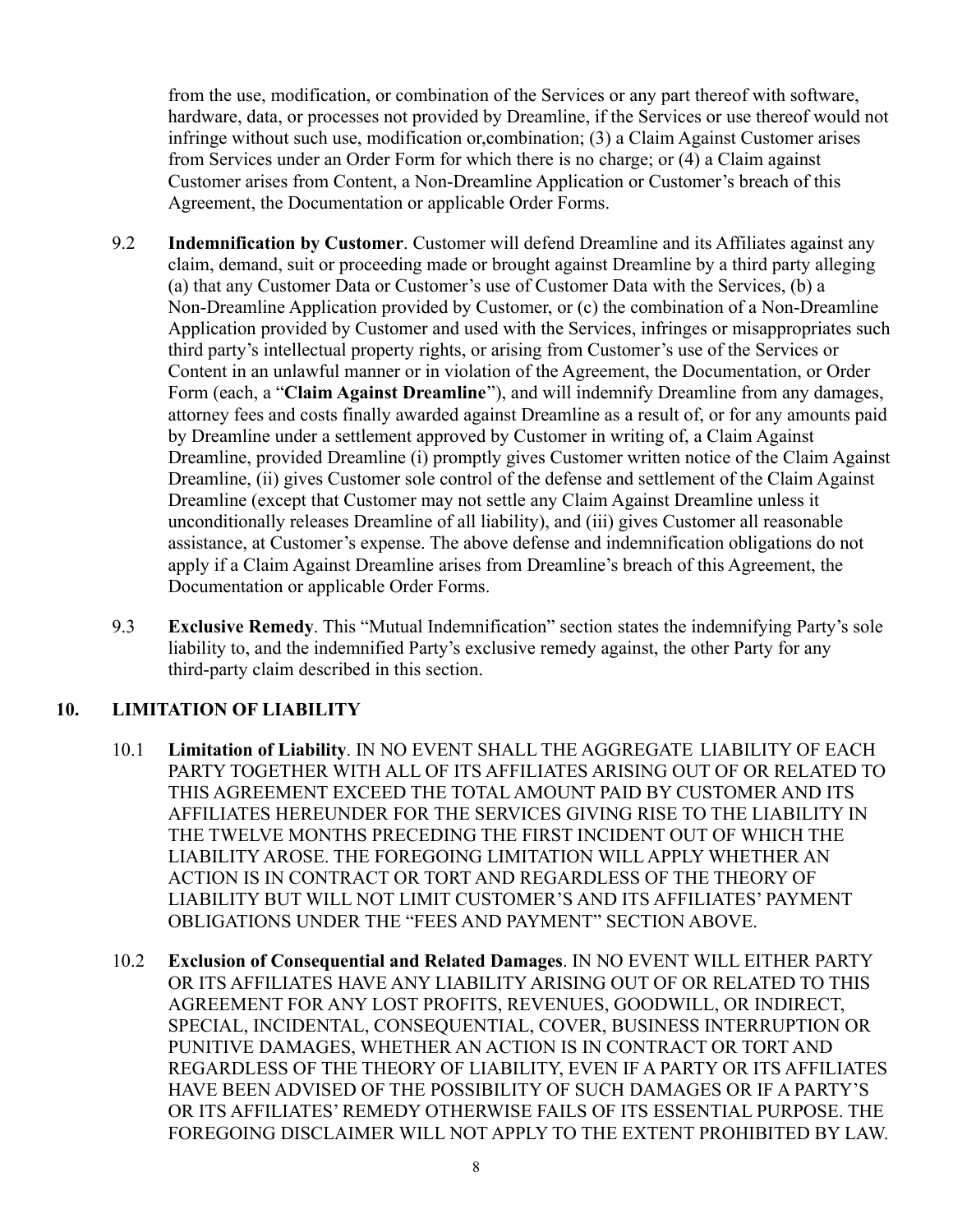## **11. TERM AND TERMINATION**

- 11.1 **Term of Agreement**. This Agreement commences on the date Customer first accepts it and continues until all subscriptions hereunder have expired or have been terminated.
- 11.2 **Term of Purchased Subscriptions**. The term of each subscription shall be as specified in the applicable Order Form. Except as otherwise specified in an Order Form, subscriptions will automatically renew for additional periods equal to the expiring subscription term or one year (whichever is shorter), unless either Party gives the other written notice (email acceptable) at least 30 days before the end of the relevant subscription term. Except as expressly provided in the applicable Order Form, renewal of promotional or one-time priced subscriptions will be at Dreamline's applicable list price in effect at the time of the applicable renewal. Notwithstanding anything to the contrary, any renewal in which subscription volume or subscription length for any Services has decreased from the prior term will result in re-pricing at renewal without regard to the prior term's per-unit pricing.
- 11.3 **Termination**. A Party may terminate this Agreement for cause (a) upon 30 days' written notice to the other Party of a material breach if such breach remains uncured at the expiration of such period, or (b) if the other Party becomes the subject of a petition in bankruptcy or any other proceeding relating to insolvency, receivership, liquidation or assignment for the benefit of creditors.
- 11.4 **Refund or Payment upon Termination**. If this Agreement is terminated by Customer in accordance with the "Termination" section above, Dreamline will refund Customer any prepaid fees covering the remainder of the term of all Order Forms after the effective date of termination. If this Agreement is terminated by Dreamline in accordance with the "Termination" section above, Customer will pay any unpaid fees covering the remainder of the term of all Order Forms to the extent permitted by applicable law. In no event will termination relieve Customer of its obligation to pay any fees payable to Dreamline for the period prior to the effective date of termination.
- 11.5 **Surviving Provisions**. The sections titled "Fees and Payment," "Proprietary Rights and Licenses," "Confidentiality," "Disclaimers," "Mutual Indemnification," "Limitation of Liability," "Refund or Payment upon Termination," "Removal of Content and Non-Dreamline Applications," "Surviving Provisions" and "General Provisions" will survive any termination or expiration of this Agreement, and the section titled "Protection of Customer Data" will survive any termination or expiration of this Agreement for so long as Dreamline retains possession of Customer Data.

# **12. GENERAL PROVISIONS**

- 12.1 **Export Compliance**. The Services, Content, other Dreamline technology, and derivatives thereof may be subject to export laws and regulations of the United States and other jurisdictions. Dreamline and Customer each represents that it is not named on any U.S. government denied-party list. Customer will not permit any User to access or use any Service or Content in a U.S.-embargoed country or region or in violation of any U.S. export law or regulation.
- 12.2 **Entire Agreement and Order of Precedence**. This Agreement is the entire agreement between Dreamline and Customer regarding Customer's use of Services and Content and supersedes all prior and contemporaneous agreements, proposals or representations, written or oral, concerning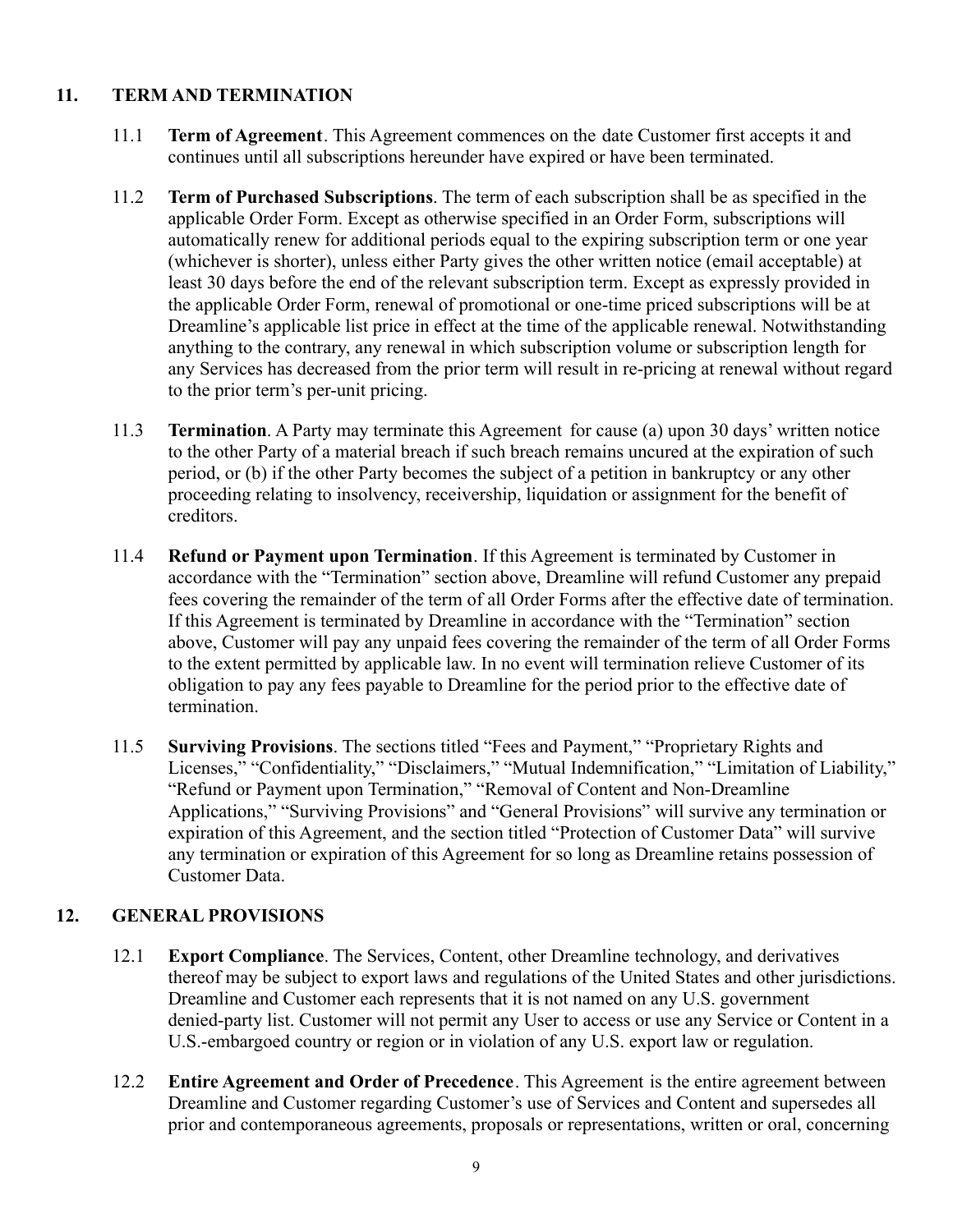its subject matter. The Parties agree that any term or condition stated in a Customer purchase order or in any other Customer order documentation (excluding Order Forms) is void. In the event of any conflict or inconsistency among the following documents, the order of precedence shall be: (a) the applicable Order Form, (b) these Terms and Conditions, and (c) the Documentation. Titles and headings of sections of this Agreement are for convenience only and shall not affect the construction of any provision of this Agreement.

- 12.3 **Relationship of the Parties**. The Parties are independent contractors. This Agreement does not create a partnership, franchise, joint venture, agency, fiduciary or employment relationship between the Parties. Each Party will be solely responsible for payment of all compensation owed to its employees, as well as all employment-related taxes.
- 12.4 **Third-Party Beneficiaries**. There are no third-party beneficiaries under this Agreement.
- 12.5 **Waiver**. No waiver by any Party of any of the provisions hereof shall be effective unless explicitly set forth in writing and signed by the Party so waiving. No waiver by any Party shall operate or be construed as a waiver in respect of any failure, breach, or default not expressly identified by such written waiver, whether of a similar or different character, and whether occurring before or after that waiver. No failure to exercise, or delay in exercising, any right, remedy, power, or privilege arising from this Agreement shall operate or be construed as a waiver thereof; nor shall any single or partial exercise of any right, remedy, power, or privilege hereunder preclude any other or further exercise thereof or the exercise of any other right, remedy, power, or privilege.
- 12.6 **Severability**. If any term or provision of this Agreement is invalid, illegal, or unenforceable in any jurisdiction, such invalidity, illegality, or unenforceability shall not affect any other term or provision of this Agreement or invalidate or render unenforceable such term or provision in any other jurisdiction.
- 12.7 **Assignment**. Neither Party may assign any of its rights or obligations hereunder, whether by operation of law or otherwise, without the other Party's prior written consent (not to be unreasonably withheld); provided, however, either Party may assign this Agreement in its entirety (including all Order Forms), without the other Party's consent to its Affiliate or in connection with a merger, acquisition, corporate reorganization, or sale of all or substantially all of its assets. Subject to the foregoing, this Agreement will bind and inure to the benefit of the Parties, their respective successors and permitted assigns.
- 12.8 **Governing Law, Jurisdiction and Venue**. This Agreement shall be governed by and construed in accordance with the internal laws of the Commonwealth of Pennsylvania without giving effect to any choice or conflict of law provision or rule (whether of the Commonwealth of Pennsylvania or any other jurisdiction) that would cause the application of laws of any jurisdiction other than those of the Commonwealth of Pennsylvania. Any legal suit, action, or proceeding arising out of or related to this Agreement or the matters contemplated hereunder shall be instituted exclusively in the federal courts of the United States or the courts of the Commonwealth of Pennsylvania in each case located in Philadelphia, Pennsylvania, and each Party irrevocably submits to the exclusive jurisdiction of such courts in any such suit, action, or proceeding and waives any objection based on improper venue or forum non conveniens. Service of process, summons, notice, or other document by mail to such Party's address set forth herein shall be effective service of process for any suit, action, or other proceeding brought in any such court.